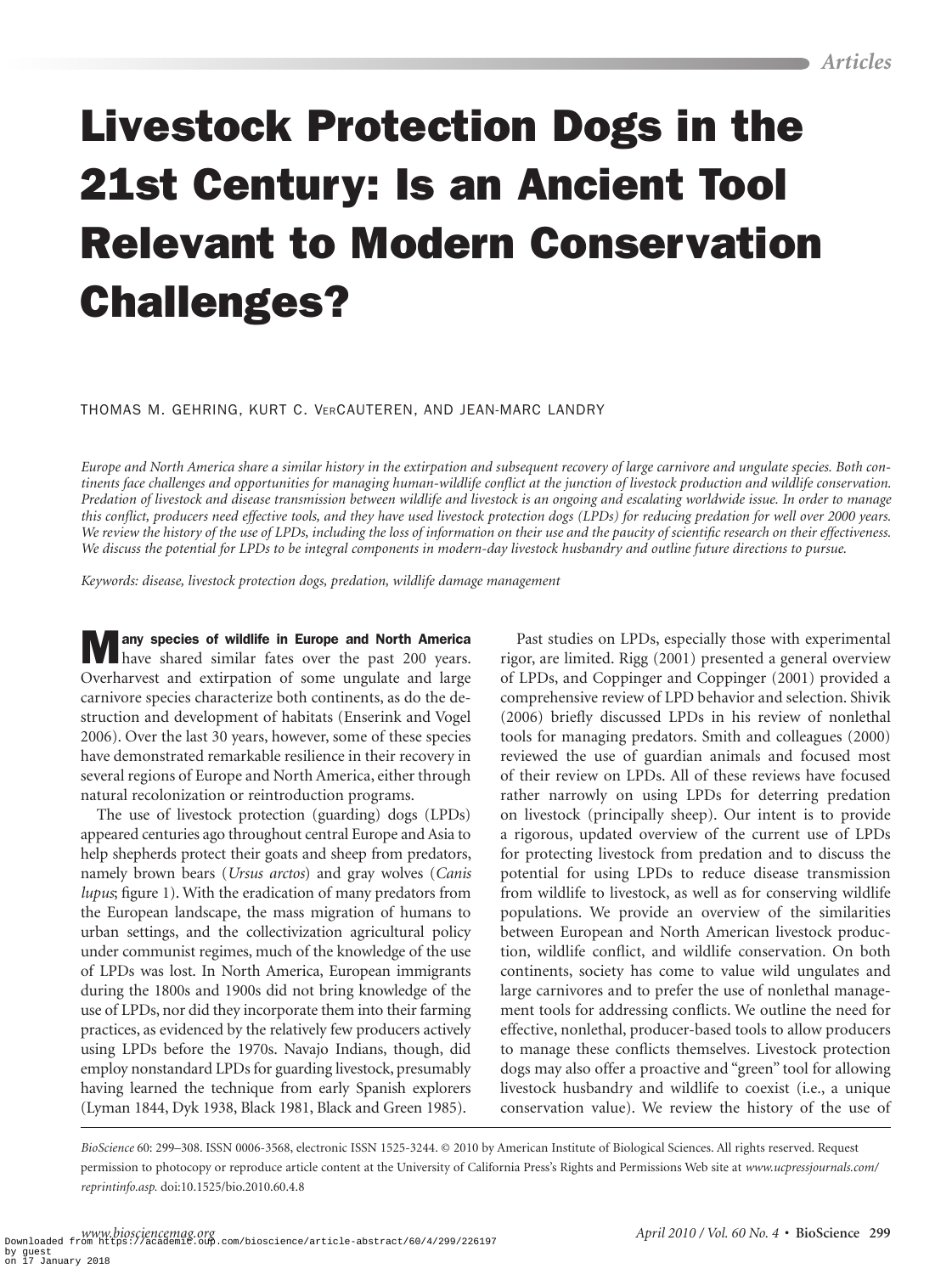

*Figure 1. Livestock protection dogs were developed in Asia and Europe to protect sheep and goats from brown bears and gray wolves. Photograph: Thomas M. Gehring and Kurt C. VerCauteren.*

LPDs, including the lull in their use following the eradication of wolves in Europe and North America and the paucity of scientific research on their effectiveness. Further, we outline future directions to pursue and the potential for greater conservation value through the use of LPDs.

### Similarities between Europe and North America

Producers in Europe and North America are confronted with similar challenges in their efforts to reduce livestock losses to predators and wildlife-transmitted diseases, while doing their part to facilitate human coexistence with wildlife. This is especially true in areas where wolves have recently recovered (e.g., the western Great Lakes region of the United States) or are actively recolonizing (e.g., the western part of the Alps range in Europe, the northern US Rocky Mountains). Effective on-farm methods are needed to reduce deer activity near livestock in order to minimize the transmission, both directly and indirectly, of diseases such as bovine tuberculosis (TB) from infected deer (*Odocoileus* spp.) to livestock (VerCauteren et al. 2008). Other

wildlife-transmitted diseases of livestock include brucellosis, keratoconjunctivitis, and neosporosis. Producers in these regions require efficacious tools that they can adapt into their normal husbandry practices in order to reduce economic losses.

In the past, lethal control tools (e.g., trapping, shooting) were used extensively to remove predators from areas (e.g., bounty system). Government-funded lethal removal continues to be the primary management tool used in recovered wolf populations in North America within the conflictmanagement model of reactionary management (i.e., lethal removal after depredation occurs; Musiani et al. 2005). However, lethal methods alone have not eliminated wolf depredations. Musiani and colleagues (2005) reported that lethal control of wolves in Alberta, Canada (applied as reactionary management on individual farms), did not reduce the number of livestock depredations at a regional level. In Spain and Canada, although wolves are hunted, livestock depredation continues to occur and is an important issue. In the case of recovering wolf populations, lethal control may remain a last resort because the goal of current management in many areas is to increase populations to predetermined target levels. Even in areas where wolf populations have surpassed target levels for recovery, the legal challenges to delisting the populations may limit the use of lethal control (e.g., in the western United States and Great Lakes region). Unregulated lethal-control and market-hunting (e.g., unregulated hunting of wildlife for sale in markets) policies played a major role in reducing or eliminating many carnivore and ungulate populations in the 19th century in North America and Europe (Trefethen 1961, Landry 2001). Such practices are no longer legally or socially acceptable for managing these conflict issues. Currently, nonlethal control methods are more acceptable to the public than regulated lethal options in both Europe and North America (Reiter et al. 1999, Breitenmoser et al. 2005). However, many of the costs associated with nonlethal management tools are borne by producers.

Current governmental management objectives and laws have relegated producers on both continents to passive and reactionary roles in the management of livestock depredations (Gehring and Potter 2005). In such positions, producers often become overly reliant on government agencies or may fail to become proactive in managing human-wildlife conflict on their property (Gehring et al. 2006, O'Brien et al. 2006). The integration of LPDs might give producers another opportunity to become active managers in protecting their livestock, helping them become integrated and active stakeholders in the wider management process (Gehring and Potter 2005). By employing LPDs, a nonlethal method, producers would also aid the conservation of large predators.

The use of LPDs by livestock producers in Europe and North America is primarily an economic and political issue. In Europe, large carnivores are protected by the Bern Convention or local hunting laws. Sheep producers in areas of France and Switzerland where wolves are recolonizing receive government financial support to implement the use of LPDs. Thus, political mandates for large carnivore conservation have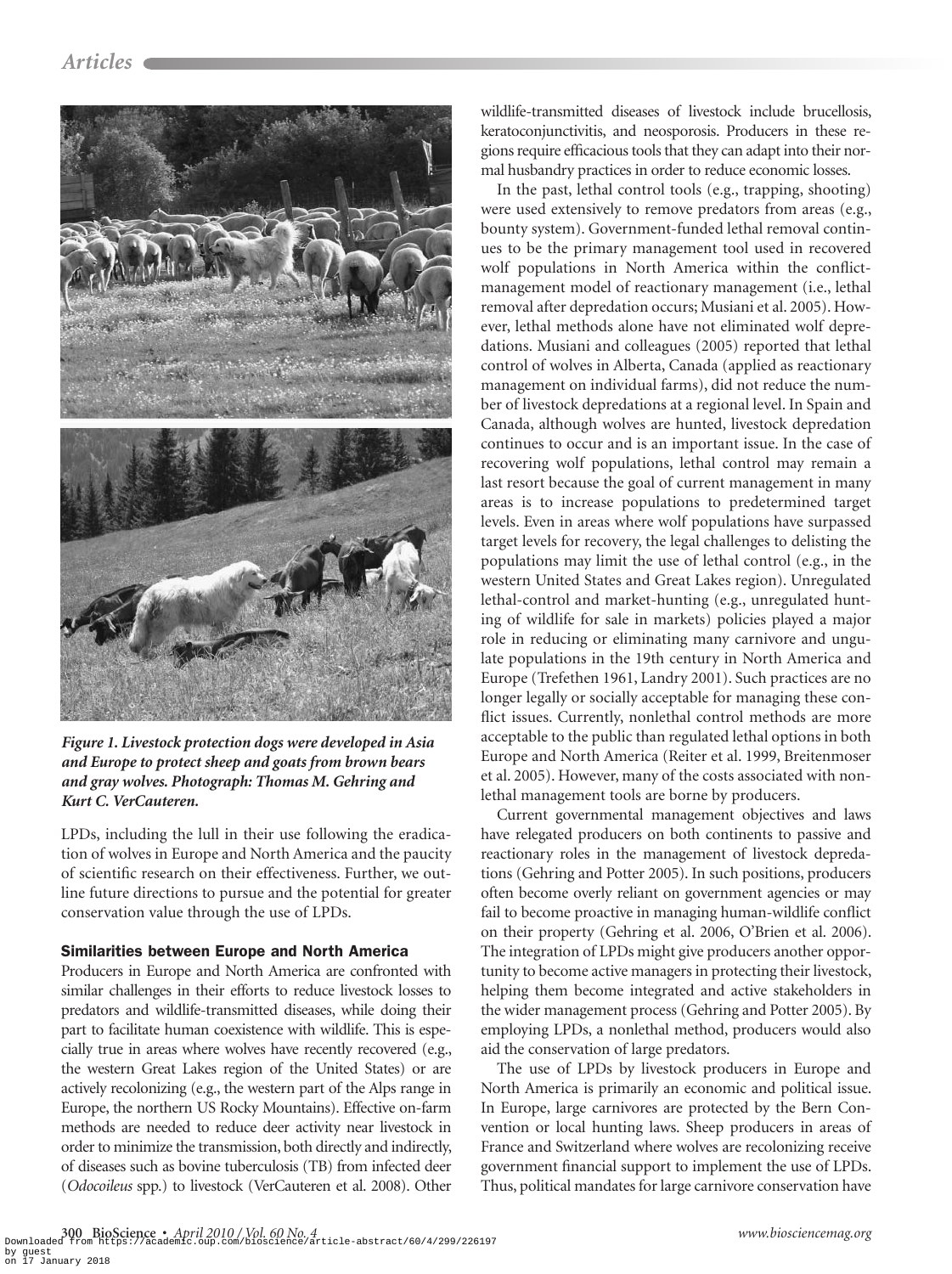forced these producers to implement preventative measures to protect their livestock, and the use of LPDs has allowed wolves to live in these areas (e.g., Ribeiro and Petrucci-Fonseca 2004). Sheep producers in Spain (e.g., Castilla y Leon) have used LPDs for centuries, but still request government support for reducing wolf populations in some regions to reduce risk to their livestock. In North America and some regions of Europe (e.g., the northern part of Castilla y Leon), there is little to no governmental support for using LPDs; producers must bear most or all of the financial costs. Additionally, on both continents and worldwide, wildlife acts as a reservoir of diseases that may be transmitted to livestock. LPDs are beginning to be recognized for their ability to reduce this transmission of disease.

#### History of use of livestock protection dogs

The far-distant ancestor of LPDs is believed to be a predecessor of the modern-day mastiff that lived on the high Tibetan plateaus during prehistoric times (Guardamagna 1995). However, LPDs most likely originated in Mesopotamia and its peripheral regions, where livestock husbandry was well developed (Landry 1999). The first indications of the domestication of sheep (beginning with the Asiatic mouflon) and goats (starting with the bezoar goat) were found in western Asia (Iraq and Iran) dating back about 7000 or 8000 years BCE (Gauthier 1990). Domestic dogs and sheep appeared together for the first time in archaeological sites dated 3585 BCE (Olsen 1985). It is also likely that Sumerian nomadic shepherds already had dogs with their flocks to protect sheep and goats against predators, during the transhumance between Mesopotamia and the modern-day country of Hungary. In the Old Testament, Job mentions the presence of a dog with

its flock (Job 30:1). Very large dogs existed in Assyria in the 13th century BCE, as can be seen in representations of dogs on various bas-reliefs and on terra-cotta from the ruins of Babylon or Niniveh. Chinese chronicles relate that such a dog was offered to the Chinese emperor in 1121 BCE (Guardamagna 1995). Moreover, Alexander the Great is reported to have received two dogs from an Indian king, which he brought back to Macedonia into the Molosses region in 326 BCE. Since then, these dogs have been given the name of molosses (Guardamagna 1995). The Romans used molosses for circus games, combat, and to guard villas and estates. A Roman farm-management treatise (published in 150 BCE) mentioned two types of dogs: One was used to hunt predators and game; the other was used to protect herds of livestock (cited in Coppinger and Coppinger 1993).

It is likely that early LPDs were simply dogs that were raised with and bonded to livestock, and thus available and adapted to the task. The first ancestors of LPDs then most likely spread from their native regions with nomadic tribes along different migration routes or with

merchants. The diversity of LPDs originated from these exchanges (especially during the transhumance) and was a result of postzygotic selection (see Coppinger and Coppinger 2001 for a more complete discussion). Shepherds favored and cared for dogs that had morphological or behavioral characteristics that enabled them to outperform other dogs in pastoral tasks. These animals were not sexually isolated from the greater dog population until recent times, and even then, sexual isolation occurs mostly in the West as performed by dog breeding associations (Coppinger and Coppinger 2001). In Spain, shepherds crossbred the Mastín mastiff with village dogs because the purebred Mastín mastiff did not satisfactorily meet pastoral needs (e.g., it was too heavy to run after wolves). However, different projects also try to maintain or recover pastoral characteristics of local or national LPDs (e.g., Ribeiro and Petrucci-Fonseca 2005). Today, there are at least 40 "breeds" of LPDs throughout the world (Landry 1999). The use of LPDs in Europe has resurged as large predator species have recovered (Ribeiro and Petrucci-Fonseca 2004); for example, more than 1000 LPDs are now working in the Alps. In North America, the use of LPDs has been a relatively recent phenomenon, initiated only in the 1970s (Linhart et al. 1979). By 2004, 32% of sheep producers were using LPDs to protect their livestock in the United States (NASS 2005), where LPDs are used principally to protect sheep from coyotes (*Canis latrans*).

Worldwide, there is some variation in how LPDs have been applied by producers relative to geography, the producer's husbandry practices, and grazing situations. For example, in Sweden and the Great Lakes region of the United States, LPDs are often used in fenced pastures (figure 2; Levin 2005, Gehring et al. 2006, VerCauteren et al. 2008).



*Figure 2. In the northern Great Lakes region of the United States, farm pastures are relatively small, confined grazing systems surrounded by forest. Livestock protection dogs can be fairly easily integrated into this type of grazing system. Photograph: Megan Provost.*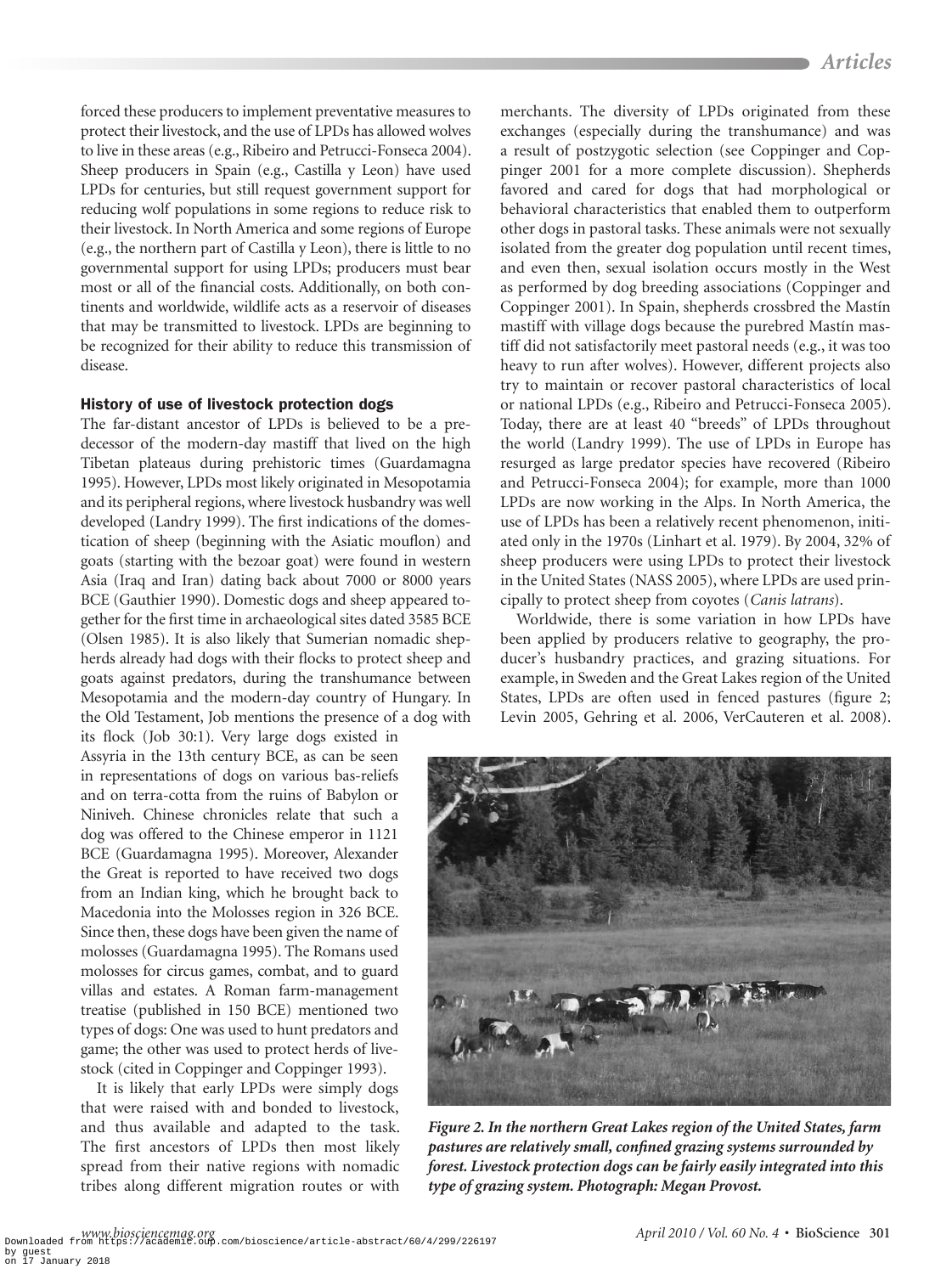In these situations, LPDs are present with livestock on relatively small pastures (< 50 hectares) during summer months and then are brought closer to buildings during winter. LPDs accompany the livestock as they are rotated among pastures and even into barns. In remote and undeveloped regions of North America, Europe, and Asia, transhumances involve the movement of livestock to open range in high country during summer months and relocation back down to fenced pastures and barns during winter, as has been done for centuries. In southern regions of Europe (e.g., France), it is common for sheep to graze outside throughout the year, except during lambing season. In these cases, LPDs continually accompany livestock and shepherds (Lapeyronie et al. 2002).

## Studies of livestock protection dogs and predators

Research on the effectiveness of using LPDs to deter predators from killing livestock has been largely on the basis of testimonial evidence (Linhart et al. 1979), producer-based reporting (Coppinger et al. 1988), limited captive trials (Linhart et al. 1979, McGrew and Blakesley 1982), and questionnaire surveys of producers (e.g., Andelt and Hopper 2000). Surveys often do not allow researchers to control for confounding factors (e.g., density of predators, vulnerability of livestock, livestock husbandry, variability among individual LPDs and breeds, experience of shepherds, other predator control programs), and producer-based counts of losses due to predators are often unreliable (Green and Woodruff 1983). Several studies have attempted to avoid some of these problems by relying on producers to rate their LPDs' effectiveness over successive years, controlling for LPDs that are too young, and comparing LPD-protected livestock to unprotected neighboring herds and flocks (e.g., Coppinger et al. 1988, Andelt 1992). However, many accounts of the effectiveness of LPDs in reducing livestock losses from predators are anecdotal and may lack objectivity (e.g., Gingold et al. 2009).

LPDs have successfully reduced predation, mainly from coyotes, on individual farms (Green et al. 1984, Coppinger et al. 1988, Andelt 1992). Most published accounts suggest that LPDs can reduce sheep depredation by 11% to 100% (see Smith et al. 2000). The vast majority of these studies pertain to sheep operations with coyotes as the primary predator. A variety of accounts suggest that LPDs may protect livestock from other predators, including caracals (*Caracal caracal)*, cheetahs (*Acinonyx jubatus*), jackals (*Canis mesomelas)*, leopards (*Panthera pardus)*, baboons (*Papio* spp.; Rigg 2001), brown bears (Hansen and Smith 1999), and wolves (cited in Coppinger et al. 1988, Coppinger and Coppinger 1996, Ribeiro and Petrucci-Fonseca 2004, 2005), but little empirical evidence is provided. Though most studies have highlighted the use of LPDs with sheep operations, in the United States, France, and Switzerland we have recently integrated LPDs into cattle herds to guard against deer, coyotes, and wolves (Gehring et al. 2006, VerCauteren et al. 2008, Landry 2010). LPDs traditionally have been used to protect cattle in other parts of Europe and Asia (e.g., Turkey), although this practice is much less common compared with sheep protection. LPDs also are commonly used to protect goat flocks and less frequently to protect other social animals such as llamas, alpacas, and ostriches (Landry 1999).

Linhart and colleagues (1979) provided some of the first empirical evidence on the effectiveness of LPDs in field trials. On three sheep ranches, they found that the presence of LPDs reduced sheep depredations from coyotes over a 20-day period, and even for 20 days after dogs were removed––a possible residual effect of LPDs (i.e., possible displacement of coyotes from ranches; Linhart et al. 1979). Hansen and Smith (1999) reported that sheep depredations from brown bears in their two research flocks were lower compared with neighboring sheep flocks. They also observed that sheep depredations occurred 14 days earlier on flocks outside their study area, presumably due to the presence of LPDs in their study flocks. Hansen and Smith (1999) acknowledged that small sample sizes and study design could have been issues with their study (e.g., 30% to 50% of research flocks grazed outside their study area and LPDs were not integrated properly with sheep flocks). The Hansen and Smith (1999) study provided the first field evaluation of LPDs under different farm management systems (free-ranging LPDs with no supervision, freeranging LPDs with supervision by a shepherd, LPDs within a fenced pasture). Hansen and Smith (1999) suggested that the LPDs working within a fenced pasture were the most effective for reducing predation. However, Coppinger and colleagues (1988) and Green and Woodruff (1990) did not find a noticeable difference in the effectiveness of LPDs on open-range ranches compared with farms with fenced pastures. Coppinger and colleagues (1988) reported that LPDs were least effective when sheep were widely dispersed, not flocked, and where producers spent only minimal time monitoring flocks. Andelt and Hopper (2000) reported that LPDs appeared to be more effective at reducing sheep losses from black bears and mountain lions on open ranges compared with fenced pastures.

On the basis of producer-collected reports, Coppinger and colleagues (1988) found that LPDs reduced predation by 64%, and in one year, 53% of producers with LPDs had depredation losses reduced to zero. Using questionnaire surveys, Andelt and Hopper (2000) reported that sheep producers in Colorado with LPDs lost fewer lambs to predators. In fact, producers without LPDs lost almost six times more lambs than producers with LPDs. Of the 160 producers surveyed, 84% reported that their LPDs were excellent or good at reducing predation on sheep. Andelt and Hopper (2000) reported an annual savings of \$1149 and \$3610 for producers using LPDs in fenced pasture and open range, respectively. Green and Woodruff (1988) conducted a survey of US and Canadian sheep and goat producers who employ LPDs. They found that 71% of producers rated LPDs as very effective against predation (Green and Woodruff 1988). Green and colleagues (1984) conducted a cost-benefit analysis of LPDs for predator control, primarily coyotes, for 70 sheep and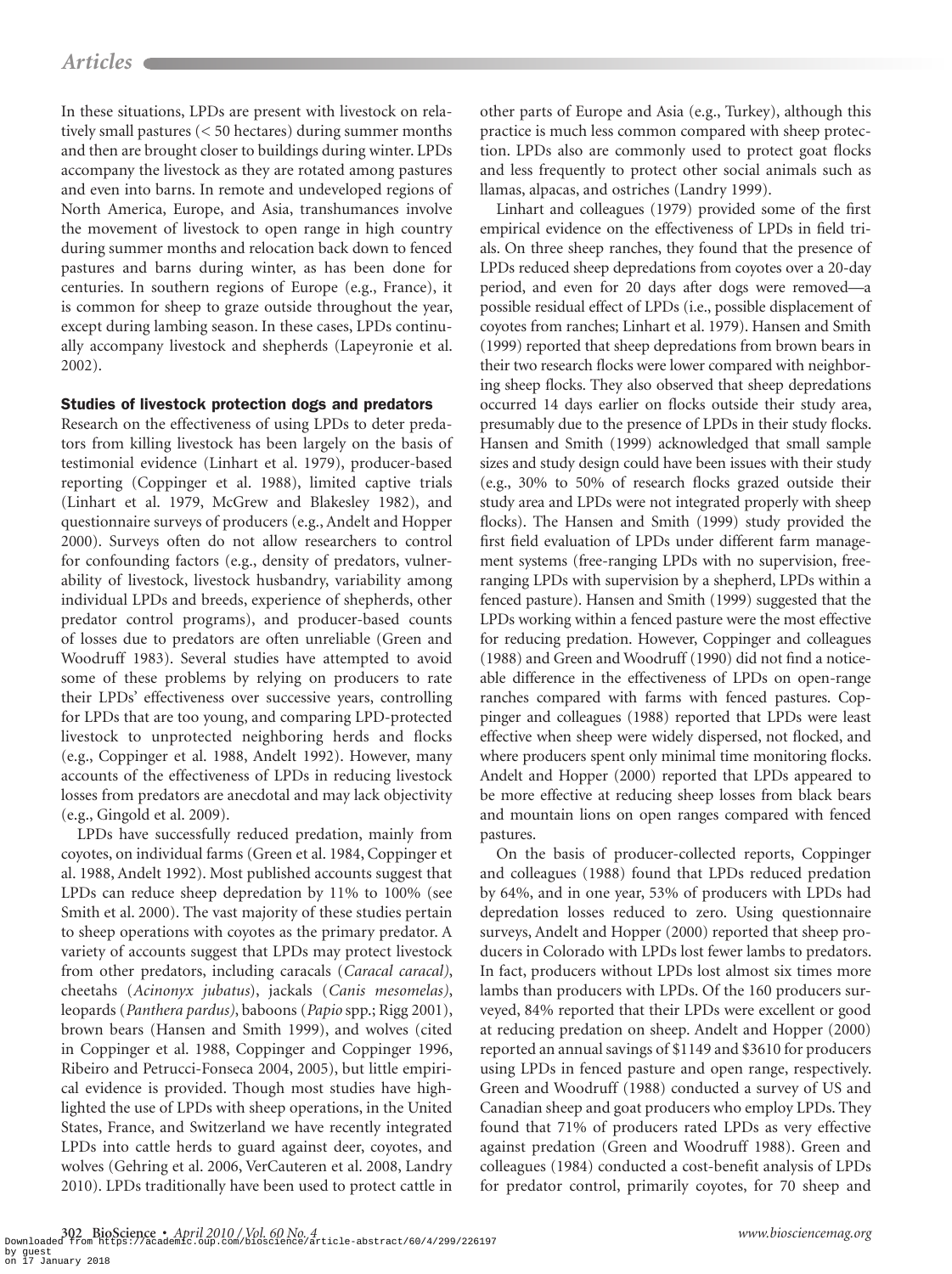goat operations in 16 states and 2 Canadian provinces. They found that 89% of producers valued LPDs as an economic asset. The annual savings experienced with using LPDs was between \$180 and \$14,487 (Green et al. 1984). Our questionnaire survey of cattle and sheep producers in Michigan suggested that perceived risk of livestock depredation was too low to warrant the use of LPDs, and producers believed LPDs would not be effective.

There is a dearth of experimental research on the effectiveness of LPDs, especially against wolf predation of livestock. This might be explained by the fact that wolf recovery in the United States and elsewhere is relatively recent. There is only one published account of LPD-wolf interactions; albeit this study had a very low sample size (cited in Coppinger et al. 1988, Coppinger and Coppinger 1996). These researchers found that LPDs displayed protective behaviors against wolves (as dominance ritualistic behavior) without injury to dogs or wolves. They also reported that LPDs were capable (in most cases) of defending experimenter-created food-cache stations from wolves and black bears (*Ursus americanus*) in Minnesota. However, this study was based on only one or two LPDs, and the researchers did not make direct observations of LPD behavior in defending the bait stations. Using producer-based interviews, Ribeiro and Petrucci-Fonseca (2004) observed a 33% to 100% reduction in wolf-caused depredations on farms with LPDs, compared with the average rate of depredation before integrating LPDs. Ribeiro and Petrucci-Fonseca (2005) found that 75% of producers reported a decrease in depredations after integrating LPDs.

We have conducted preliminary studies on the effectiveness of LPDs for excluding mesopredators (e.g., foxes, raccoons, skunks) from pastures. Our results suggest that LPDs are effective in excluding these predators, with fewer mesopredator visits into pastures compared with control farms. Exclusion of mesopredators from pasture systems might reduce rates of nest predation for ground-nesting birds in pastures protected by LPDs. Our control pastures had fewer ground-nesting bird nests and greater rates of predation compared with LPD-protected pastures. Similarly, we found lower numbers of small mammals (e.g., deer mice, *Peromyscus maniculatus* and meadow voles, *Microtus pennsylvanicus*) present in pastures containing cattle protected by LPDs. Hansen and Smith (1999) noted that LPDs attacked and killed approximately 50% of marmots (*Marmota* spp.) that they encountered.

### Studies of livestock protection dogs and ungulate diseases

Researchers have recently begun to apply dogs to other wildlife damage management scenarios. For example, researchers have demonstrated that dogs (e.g., huskies) were useful for reducing deer damage to valued resources such as forest plantations, orchards, and organic vegetable farms (e.g., VerCauteren et al. 2005). Others have demonstrated the utility of dogs (e.g., border collies) for keeping nuisance geese away from golf courses and similar areas (e.g., Castelli and Sleggs 2000). Hansen and Smith (1999) reported that 85% of encounters between LPDs and wildlife resulted in the LPDs either chasing or following the wildlife species, including moose (*Alces alces*) and roe deer (*Capreolus capreolus*).

VerCauteren and colleagues (2008) were the first to evaluate and subsequently demonstrate the value of traditional LPDs for deterring potentially infectious deer from livestock areas. Evidence that the approach had potential to mitigate losses was found in other studies where dogs were anecdotally documented to pursue deer and reindeer (*Rangifer tarandus*; Coppinger et al. 1988, Hansen and Bakken 1999). Gingold and colleagues (2009) reported that mountain gazelles (*Gazella gazella*) found in LPD-protected cattle enclosures were more vigilant, spent more time running and less time resting and walking, and avoided cattle herds as compared with gazelles in enclosures without LPDs. Further, they found that LPDs had a negative effect on a valued wildlife species by reducing gazelle reproductive success by preying upon gazelle fawns. Similar to our findings concerning predation, our questionnaire survey of producers in Michigan suggested that perceived risk of disease transmission was too low to warrant the use of LPDs, and producers believed LPDs would not be effective.

The VerCauteren and colleagues (2008) study showed LPDs to be a valuable and cost-effective asset in reducing deer contact with livestock, consumption of feed intended for livestock, and use of cattle pastures. The use of LPDs also might be a valuable tool for deterring other infectious ungulates from approaching livestock. In the western United States, for example, LPDs might be integrated with cattle to prevent elk (*Cervus elaphus*) and bison (*Bison bison*) that are potentially infected with brucellosis from interacting with cattle. Also, dogs may be a useful, nonlethal means of limiting disease transmission to cattle from species such as tuberculosis-infected badgers (*Meles meles*) and brushtail possums (*Trichosurus vulpecula*) in the United Kingdom and New Zealand, respectively. LPDs might be also regarded as a new management tool in the Alps to reduce the transmission of infectious keratoconjunctivitis (causative agent, *Mycoplasma conjunctivae*) among sheep, chamois (*Rupicapra rupicapra*), and ibex (*Capra ibex*), although the transmission mode is not clearly understood. However, consideration of diseases that LPDs might introduce or perpetuate (e.g., neosporosis; Gondim et al. 2004) must also be considered and preventative actions taken.

### Are LPDs the best tool?

In his review, Shivik (2006) briefly discussed the use of LPDs among several other nonlethal management tools for mitigating human-predator conflict. He defined two major types of management tools that managers might use to repel predators from preying upon livestock: (1) disruptive-stimulus tools, or primary repellents, which disrupt and frighten predators from a site without long-term modification of behavior; and (2) aversive-stimulus tools, or secondary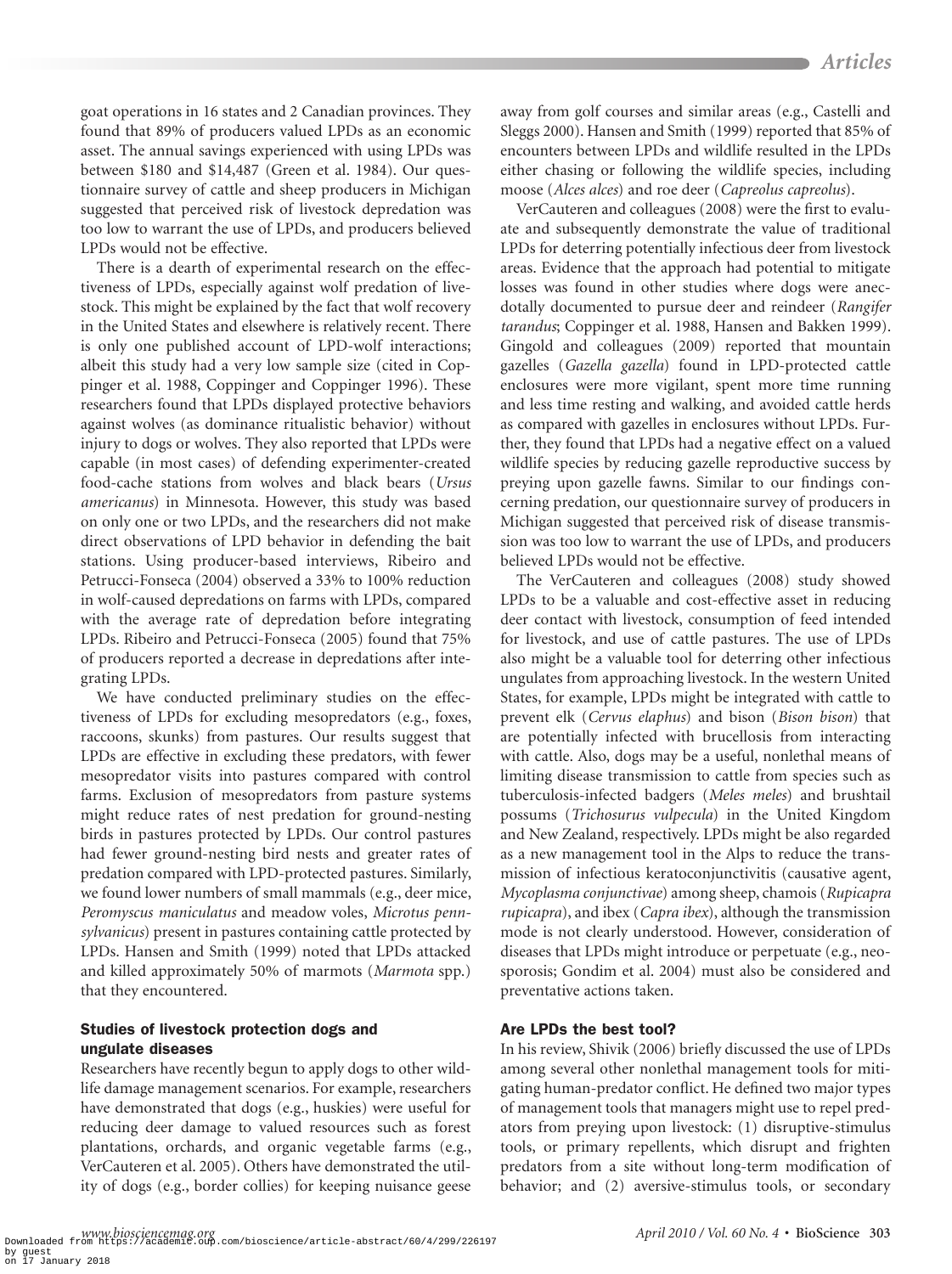repellents, which ultimately modify predator behavior through operant or free-operant conditioning. Moreover, Shivik (2006) identified LPDs as possibly the "ultimate disruptive-stimulus tool." Our LPD research supports the opinion that LPDs are excellent disruptive-stimulus tools, and we further suggest that LPDs may be an aversivestimulus tool that can cause predators and ungulates to modify their behavior (e.g., shift their spatial use or time spent in an area due to the presence of a perceived threat). For example, producers in our studies provided numerous anecdotal accounts of deer no longer using pastures once LPDs were placed there. Additionally, the study by Gingold and colleagues (2009) documented modified behaviors (including avoidance of cattle herds) among gazelles in LPDprotected enclosures. This mechanism may be reinforced by the indirect (e.g., barking, scent-marking) and direct (e.g., pursuit) physical harassment that LPDs exert on predators and ungulates. However, barking and scent marking by LPDs may attract wolves. There are also cases wherein the barks of LPDs may not intimidate predators such as coyotes (Linhart et al. 1979) or wolves, which may then challenge some of the more cowardly LPDs (McGrew and Blakesley 1982). Several interactions between wolves and LPDs (recorded using a thermal camera) in Parc national du Mercantour, France, strongly suggested that wolves were not frightened by the presence of LPDs. We observed one or two wolves remaining on the same alpine pasture for 10 hours and interacting with LPDs a minimum of 15 times. This suggests a role of LPDs is to disrupt the predatory actions of wolves.

Shivik (2006) also provided three measures (biological efficiency, economic efficiency, and psychological assuagement) as a rubric for determining the effectiveness of nonlethal tools. From an effectiveness standpoint, LPDs appear to provide (a) high biological efficiency due to possible

application of LPDs for protecting multiple livestock species from various threats (e.g., disease and predation) posed by different species of wildlife; (b) high economic efficiency, as using dogs is relatively low cost (e.g., \$850 per year in the United States, VerCauteren et al. 2008; \$906 per year in Switzerland, Landry et al. 2005) once dogs are trained, and relatively low maintenance after initial time and cost investment; and (c) psychological peace of mind and lower stress among producers that have LPDs protecting their flocks and herds (i.e., LPDs are a partner and companion in the producer's operation and work 24 hours per day, 7 days a week; figure 3). Producers involved in our studies have provided anecdotal evidence of lowered stress when LPDs were working on their farms. We suggest LPDs have the potential to be an effective nonlethal management tool as a result of their flexibility and versatility in applications to multiple livestock types and conflict issues with a variety of wildlife species. Additionally, LPDs could be used proactively before depredations occur rather than in the typical conflictmanagement model of reactionary management (i.e., on a case-by-case basis after a problem arises). For producers, LPDs are effective both economically and psychologically when accounting for initial investment costs, maintenance costs, durability, generality, time and labor, independence from reliance on electronics and other advanced technology (e.g., radio-activated guard boxes and associated costs; Breck et al. 2002, Shivik 2006), and independence from reliance on logistical support from government agencies (table 1).

However, LPDs alone may not always completely prevent predation or wildlife damage, so an integrated management strategy that employs a variety of nonlethal and lethal management tools is recommended. In the Alps, it was shown that LPDs work best together with night penning and the presence of a shepherd (Espuno et al. 2004). LPDs also could



*Figure 3. Livestock protection dogs (LPDs) are partners and companions in a producer's operation. The ability of LPDs to monitor pastures continuously can lead to psychological peace of mind and lower stress for producers. Photographs: Megan Provost and Thomas M. Gehring.*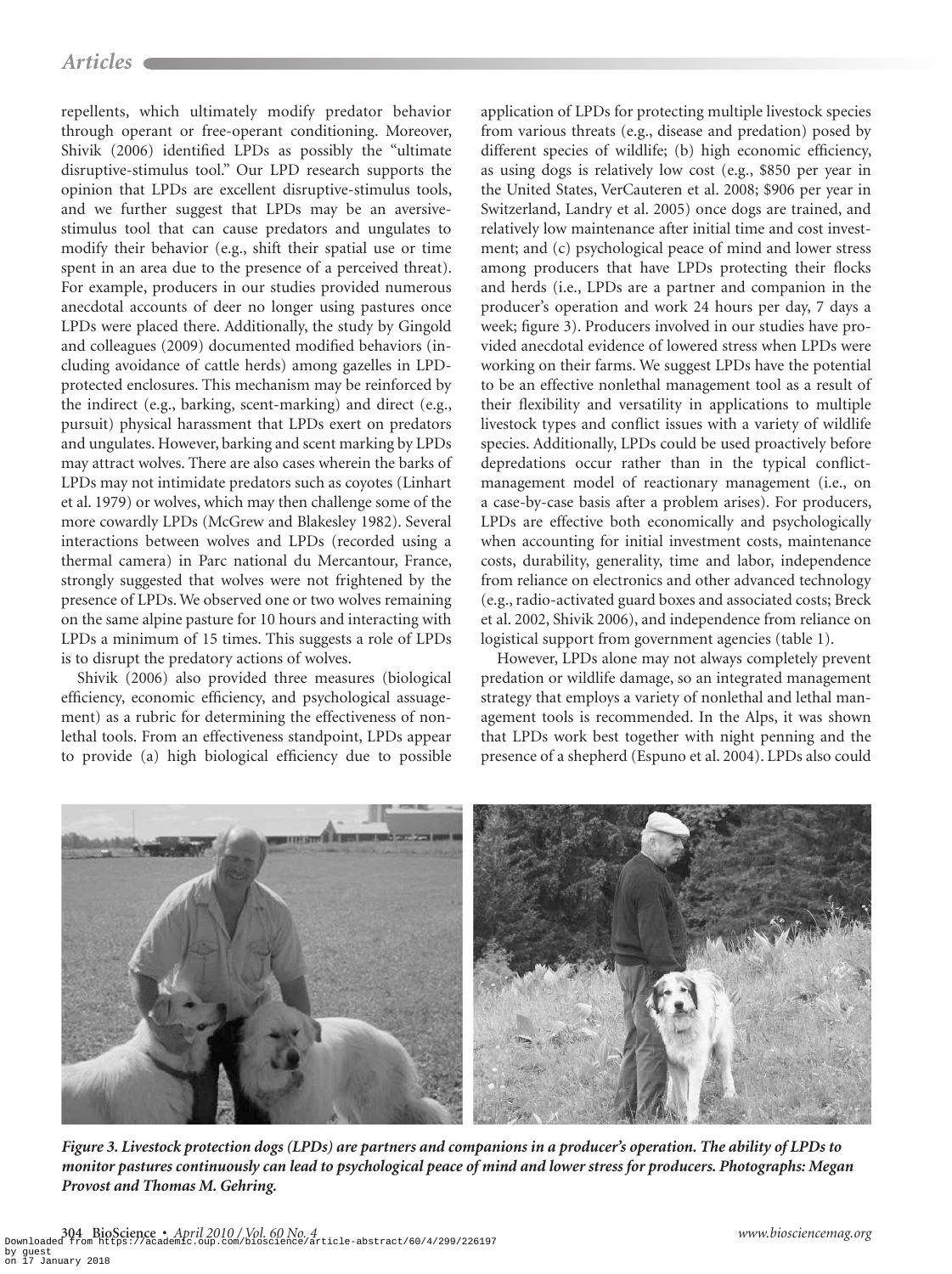|                                                |                                       |                                                                                        | Table 1. General comparison of nonlethal tools for<br>effectiveness are included with ranking scores in pare |                                            | ntheses.                               |                               |                                |                                |                            |                                |                        | mitigating predation of and disease transmission to livestock. Relative rankings of multiple measures of |                                                           |
|------------------------------------------------|---------------------------------------|----------------------------------------------------------------------------------------|--------------------------------------------------------------------------------------------------------------|--------------------------------------------|----------------------------------------|-------------------------------|--------------------------------|--------------------------------|----------------------------|--------------------------------|------------------------|----------------------------------------------------------------------------------------------------------|-----------------------------------------------------------|
| Tool                                           | Initial<br>cost                       | Annual<br><b>cost</b>                                                                  | maintenance<br>Relative                                                                                      | Longevity of<br>control                    | ffectiveness<br>Relative               | Potential for<br>habituation  | Flexibility                    | "Greenness"                    | Biological<br>efficacy     | deployment<br>Ease of          | Generality             | References                                                                                               | Relative rank<br>scores in row)<br>all ranking<br>(sum of |
| protection<br>Livestock<br>dogs                | <b>NO</b><br>$\widehat{\mathcal{O}}$  | Low-<br>moderate<br>(2.5)                                                              | Moderate<br>$\widehat{\Omega}$                                                                               | Long<br>$\widehat{\mathcal{C}}$            | 신<br>시트<br>ම                           | ŠΜ<br>ම                       | Moderate<br>$\widehat{\Omega}$ | ັງ<br>ເສື້ອງ<br>Hilf           | Moderate-<br>(2.5)<br>high | Moderate<br>$\widehat{2}$      | မှု<br>မြစ်            | 2006, VerCauteren<br>Gehring et al<br>et al. 2008                                                        | 29                                                        |
| Woven wire<br>fence                            | ਮੰਭੂ<br>ਜੰ                            | $\frac{3}{2}$                                                                          | $\frac{1}{3}$ $\frac{1}{2}$                                                                                  | $\frac{1}{3}$                              | <b>Righ</b><br>$\widehat{\mathcal{O}}$ | ŠΜ<br>$\widehat{\mathcal{O}}$ | No7<br>$\bigoplus$             | Moderate<br>$\widehat{\Omega}$ | Moderate-<br>high<br>(2.5) | Moderate<br>$\widehat{2}$      | $\geq$<br>$\bigoplus$  | VerCauteren et al.<br>2006                                                                               | 24.5                                                      |
| Frightening<br>devices                         | <b>NOT</b><br>$\widehat{\mathcal{C}}$ | ΜOΠ<br>$\widehat{\mathfrak{G}}$                                                        | Moderate<br>$\widehat{\mathfrak{Q}}$                                                                         | Short<br>$\begin{pmatrix} 1 \end{pmatrix}$ | $\sim$<br>$\bigoplus$                  | ਮੰਡੂ<br>ਜੁਹ                   | <u>နှစ်</u><br>အို             | i<br>မြစ်<br>မြစ်              | Moderate<br>$\widehat{2}$  | moderate<br>High-<br>(2.5)     | ကျော်<br>အို           | 2002, Shivik 2006<br>2003, Breck et al<br>Gilsdorf et al                                                 | 24.5                                                      |
| High-tensile Moderate<br>electric (2)<br>fence | $\widehat{\infty}$                    | <b>NOT</b><br>$\widehat{\mathcal{C}}$                                                  | Moderate<br>$\widehat{\infty}$                                                                               | $\frac{1}{3}$                              | Moderate-high<br>$\widehat{2}$         | Moderate<br>$\widehat{2}$     | Moderate<br>$\widehat{\Omega}$ | Moderate<br>$\widehat{\Omega}$ | Moderate-<br>high<br>(2.5) | Moderate<br>$\widehat{\Omega}$ | ΜOΠ<br>E)              | <b>JerCauteren</b> et al<br>2006                                                                         | 23.5                                                      |
| Fladry and<br>electrified<br>fladry            | moderate<br>$(2.5)$<br>Low-           | $\begin{array}{ll}\n & \text{Low} \\ \downarrow \text{moderate} \\ (2.5)\n\end{array}$ | Moderate-high<br>(1.5)                                                                                       | Short-<br>moderate<br>(1.5)                | Low-moderate<br>(1.5)                  | Moderate-high<br>(1.5)        | <u>နှစ်</u><br>အိ              | <u>နှစ်</u><br>အို             | Moderate-<br>high<br>(2.5) | moderate<br>High-<br>(2.5)     | NOT<br>$\widehat{\Xi}$ | and Gehring 2010<br>Davidson-Nelson                                                                      | 23                                                        |
| Repellents                                     | Low<br>$\widehat{\mathcal{O}}$        | moderate<br>(2.5)<br>Low-                                                              | ਮੰਭੂ<br>ਜ਼ਿ                                                                                                  | Short<br>$\begin{pmatrix} 1 \end{pmatrix}$ | ΜΟΠ<br>$\bigoplus$                     | ਸ਼ੂੰ<br>ਜ਼ੁਰ                  | ।<br>मूळ<br>मु                 | <u>နှစ်</u>                    | $\leq$<br>$\bigoplus$      | 도<br>신<br>도한                   | ကျော်<br>အို           | 2001, Shivik 2006<br>Nagner et al                                                                        | 22.5                                                      |

lead to additional negative costs to producers (e.g., killing livestock; wandering and harassing people; or being killed by vehicles, poisoning, or shooting). However, careful selection of the appropriate breed and individual pups, proper assimilation into the livestock herd or flock, and removal of undesirable individuals can help reduce LPD problems (figure 4). The use of LPDs is not necessarily adaptable to all situations, especially in areas (e.g., Jura Mountains, France) where producers keep their cattle in several small herds near each other. The number of LPDs required to individually protect each herd may reach an unmanageable amount of dogs (e.g., thousands within a 5000-square-kilometer area). In these cases, other preventive tools (e.g., electrified fences) might be preferred. Moreover, the handling of LPDs in cattle herds can be more difficult compared with sheep flocks. Another important factor to consider is the proximity of LPDs to human disturbance. In the Alps, where transhumance is common, the management of LPDs can become problematic during winter, especially close to urban zones or villages. In these circumstances of close confinement, LPDs may become inattentive and begin to wander, chase vehicles, harass people, or bark during the night, resulting in increased conflicts with neighbors. As a result, some local authorities forbid LPDs within their communities or cancel rental agreements for communal fields.

Historically, there has been a shortage of information on how often LPDs failed to prevent losses to wolf depredation, and beyond that, whether wolves occasionally killed LPDs. In the wolf-recovery area of the western United States, wolves have recently killed LPDs (Bangs et al. 2005). Personnel from the US Department of Agriculture Wildlife Service have documented multiple instances in recent years when packs of wolves killed or injured LPDs. Mertens and Schneider (2005) reported on one area of Romania where LPDs were regularly attacked and killed by wolves, even near homes, but usually in remote areas and close to forests. In France, a few LPDs have recently been killed or injured by wolves. Although these kinds of events appear uncommon, wildlife managers suspect that encounters and fights between LPDs and wolves may be on the rise. In instances where specific wolf packs learn to kill LPDs, more drastic, and most likely lethal, control measures may be warranted. Wolves probably regard some LPDs as conspecifics and exhibit territorial behavior against them. Specific factors that define why wolves sometimes attack or kill LPDs have not been determined.

### Future directions

On the basis of our literature review and our research, we believe LPDs may be a valuable tool for protecting livestock and conserving valued wildlife in the 21st century and beyond. Presumably, the development and continued use of LPDs by early pastoralists for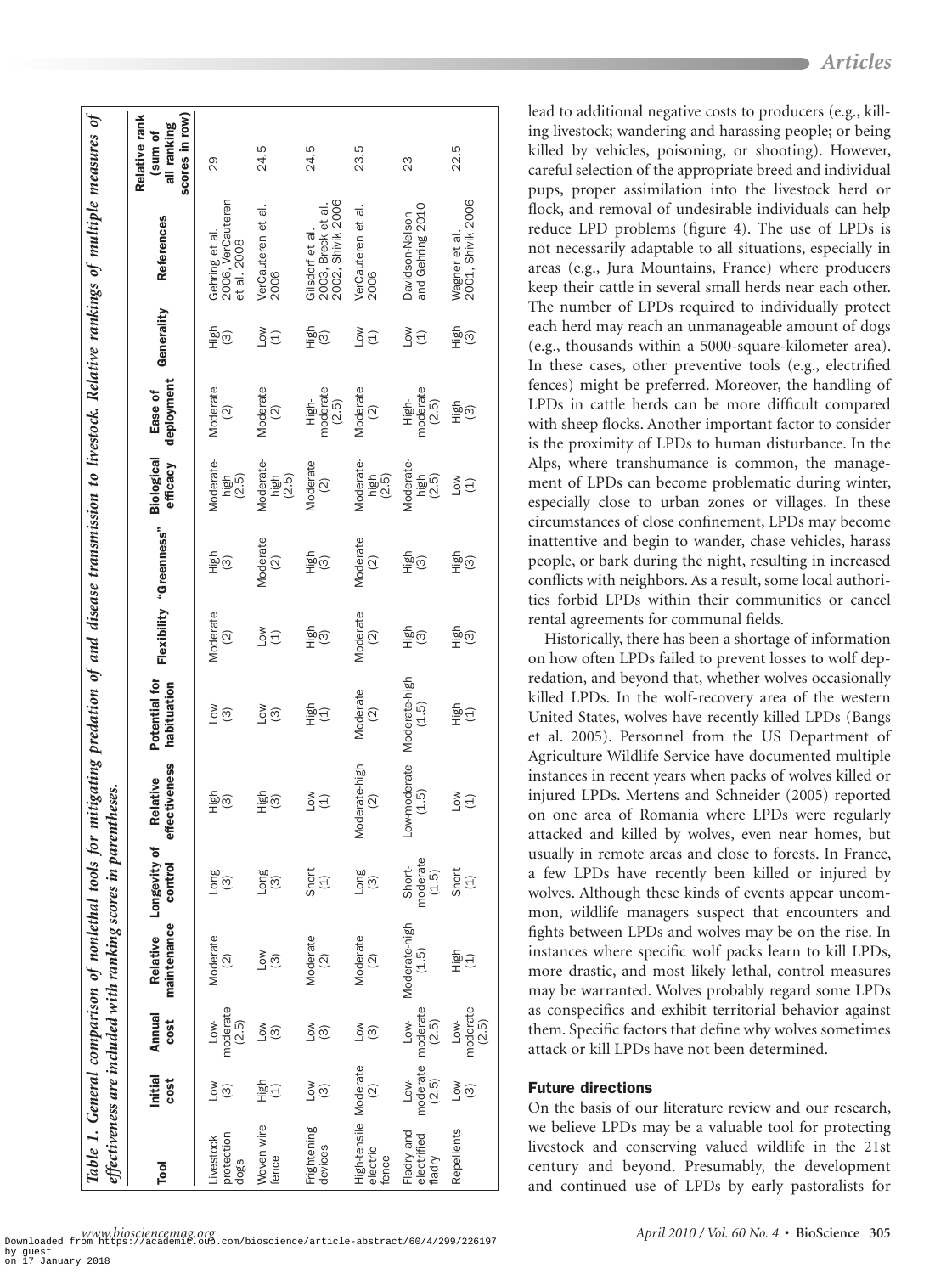

*Figure 4. Effective livestock protection dogs display trustworthy, attentive, and protective behaviors. Photographs: Anna C. Cellar, Kurt C. VerCauteren, and the US Department of Agriculture Wildlife Service.*

protecting sheep and goats signify the approach's apparent effectiveness. Past reviews (e.g., Smith et al. 2000) and our research suggest that LPDs are established as effective protectors of sheep from coyotes. The broad application of LPDs for protecting livestock (including cattle) from wolves or wildlife-transmitted disease is much more tenuous and is a rich area for additional research. More rigorous research is needed to definitively assess the effectiveness of LPDs in preventing livestock depredations from wolves or reducing the risk of livestock contracting zoonotic diseases. Past studies of LPDs have been based mostly on surveys of producer attitudes relative to the effectiveness of dogs for reducing predation. Although these data are valuable, there remains a need for more science-based studies of the effectiveness of LPDs, *sensu* using a large-scale experimental design (Breck 2004). The few field studies that have tested the effectiveness of LPDs have had either small sample sizes or no true control (e.g., as in a before-after-control-impact design). In order for LPDs to be recommended more extensively by managers as a nonlethal management tool for reducing livestock losses due to predators (especially wolves) or wildlife

diseases, we require stronger proof of their effectiveness. Only then can the use of LPDs as a management tool be compared legitimately with other human-wildlife conflictmitigation techniques.

Only recently have researchers begun using experimental field approaches with LPDs (Gehring et al. 2006, VerCauteren et al. 2008, Gingold et al. 2009, Landry 2009). These recent studies suggest that LPDs may hold greater conservation value than has been realized in the past, though Hansen and Bakken (1999), Hansen and Smith (1999), and Gingold and colleagues (2009) documented possible negative impacts of LPDs on valued wildlife. Recent instances where LPDs have been used to protect cattle, reduce deer use of pastures, and prevent nest predators from accessing pastures demonstrate some of the potential novelty and versatility of this tool for addressing modern conservation challenges. We suggest that many additional applications of LPDs to various breeds of livestock and diverse species of carnivores and ungulates are still largely unexplored (e.g., Gingold et al. 2009). Research is needed to develop guidelines for use of LPDs with livestock on open ranges (e.g., western United States) or on small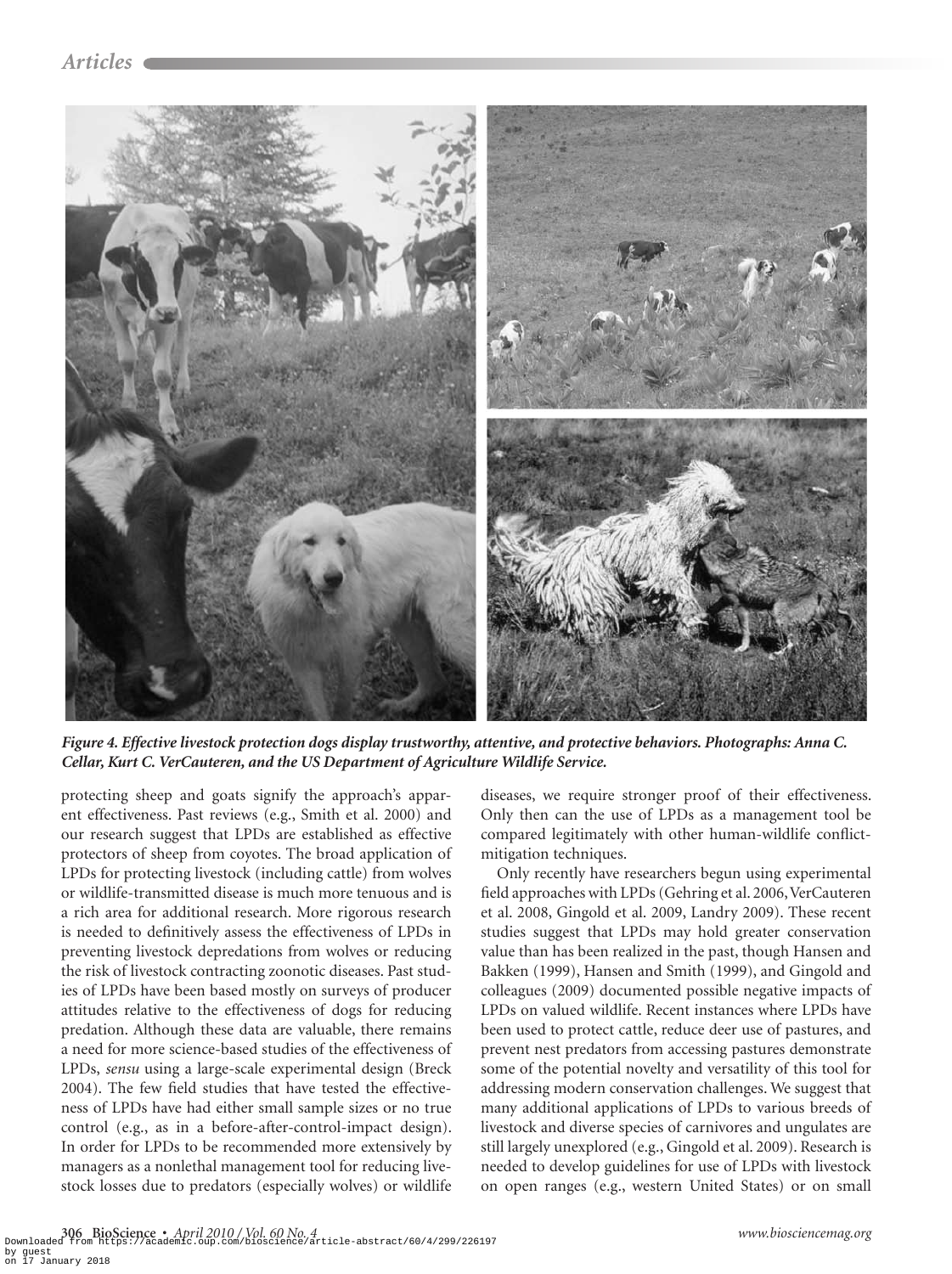alpine pastures (e.g. Switzerland) in cases when a shepherd is not present.

Additional research is warranted to explore how the behavior of LPDs may correlate to their effectiveness for protecting livestock. Past studies have suggested that more aggressive LPDs might be more effective at deterring predation by bears, mountain lions, and wolves (Green and Woodruff 1989, 1990). However, aggressive LPDs might be more prone to kill small predators or domestic dogs, injure or kill livestock, and bite people (Green and Woodruff 1990). Thus, aggressive traits in LPDs might conflict with other human-use issues (e.g., recreation and tourist areas in the Alps and US Rocky Mountains). This conflict could become a political issue and result in the banning of LPDs in certain areas. Thus, we need further research on whether LPDs need to be aggressive in order to be effectual against large predators. Additional research is needed to gain a better understanding of why LPDs are sometimes killed by wolves, how the number of dogs in use might relate to this, and whether LPDs attract wolves.

We also need additional direct study of the economics of using LPDs. These studies might include more refined costbenefit modeling to assess producer risk and the conservation value of LPDs. New predator- and wildlife-friendly markets of livestock products may provide greater economic incentives for producers to use LPDs and other nonlethal management tools. Additional work should pursue forming producer exchange programs at local, regional, national, and international levels to discuss the use of LPDs in normal livestock husbandry. In particular, information exchanges between those producers who already use LPDs and those who do not in Europe and North America could lead to the development of a program for research, education, and outreach that would further address the modern conservation challenges of protecting livestock and conserving valued wildlife.

#### Acknowledgments

We thank Central Michigan University; the US Department of Agriculture Animal and Plant Health Inspection Service Wildlife Service, National Wildlife Research Center; Swiss Federal Office for the Environment; French Ministry of Agriculture; regional representatives of Switzerland and France in the Alps (Swiss Association for the Development of Agriculture and Rural Areas, Department of Agriculture and Forestry); Animal Welfare Institute (Christine Stevens Wildlife Award); CITGO Petroleum, Inc.; Defenders of Wildlife; and National Geographic Society Conservation Trust for support of our research on LPDs. We are grateful to Stewart Breck, Ray Coppinger, Jeffrey Green, Robert Woodruff, and three anonymous reviewers for constructive comments that improved this manuscript.

#### References cited

- Andelt WF. 1992. Effectiveness of livestock guarding dogs for reducing predation on domestic sheep. Wildlife Society Bulletin 20: 55–62.
- Andelt WF, Hopper SN. 2000. Livestock guard dogs reduce predation on domestic sheep in Colorado. Journal of Range Management 53: 259–267.
- Bangs E, et al. 2005. Livestock guarding dogs and wolves in the northern Rocky Mountains of the United States. Carnivore Damage Prevention News 8: 32–39.
- Black HL. 1981. Navajo sheep and goat guarding dogs: A New World solution to the coyote problem. Rangelands 3: 235–237.
- Black HL, Green JS. 1985. Navajo use of mixed-breed dogs for management of predators. Journal of Range Management 38: 11–15.
- Breck SW. 2004. Minimizing carnivore-livestock conflict: The importance and process of research in the search for coexistence. Pages 132–137 in Fascione N, Delach A, Smith ME, eds. People and Predators: From Conflict to Coexistence. Island Press.
- Breck SW, Williamson R, Niemeyer C, Shivik JA. 2002. Non-lethal radio activated guard for deterring wolf depredation in Idaho: Summary and call for research. Pages 223–226 in Timm RM, Schmidt RH, eds. Proceedings of the 20th Vertebrate Pest Conference. University of California.
- Breitenmoser U, Angst C, Landry JM, Breitenmoser-Würsten C, Linnell JDC, Weber JM. 2005. Non-lethal techniques for reducing depredation. Pages 49–71 in Woodroffe R, Thirgood S, Rabinowitz A, eds. People and Wildlife: Conflict or Coexistence? Cambridge University Press.
- Castelli PM, Sleggs SE. 2000. Efficacy of border collies to control nuisance Canada geese. Wildlife Society Bulletin 28: 385–392.
- Coppinger L, Coppinger R. 1993. Dogs for herding and guarding livestock. Pages 179–196 in Grandin T, ed. Livestock Handling and Transport. CAB International.
- -. 1996. Interactions between livestock guarding dogs and wolves. Pages 523–526 in Carbyn LN, Fritss SH, Seip DR, eds. Ecology and Conservation of Wolves in a Changing World. Canadian Circumpolar Institute, University of Alberta.
- 2001. Dogs: A Startling New Understanding of Canine Origin, Behavior and Evolution. Scribner.
- Coppinger R, Coppinger L, Langeloh G, Gettler L, Lorenz J. 1988. A decade of use of livestock guarding dogs. Pages 209–214 in Crabb AC, Marsh RE, eds. Proceedings of the Thirteenth Vertebrate Pest Conference. University of Nebraska.
- Davidson-Nelson SJ, Gehring TM. 2010. Testing fladry as a non-lethal management tool for wolves and coyotes in Michigan. Human-wildlife Interactions. Forthcoming.
- Dyk W. 1938. Son of Old Man Hat: A Navajo Autobiography Recorded by Walter Dyk. University of Nebraska Press.
- Enserink M, Vogel G. 2006. Wildlife conservation: The carnivore comeback. Science 314: 746–749.
- Espuno N, Lequette B, Poulle ML, Migot P, Lebreton JD. 2004. Heterogeneous response to preventive sheep husbandry during wolf recolonization of the French Alps. Wildlife Society Bulletin 32: 1195–1208.
- Gauthier A. 1990. La domestication. Et l'homme créa l'animal. Jardin des Hesperides. Errance ed.
- Gehring TM, Potter BA. 2005. Wolf habitat analysis in Michigan: An example of the need for proactive land management for carnivore species. Wildlife Society Bulletin 33: 1237–1244.
- Gehring TM, Hawley JE, Davidson SJ, Rossler ST, Cellar AC, Schultz RN, Wydeven AP, VerCauteren KC. 2006. Are viable non-lethal management tools available for reducing wolf-human conflict? Preliminary results from field experiments. Pages 2–6 in Timm RM, O'Brien JM, eds. Proceedings of the 22nd Vertebrate Pest Conference. University of California.
- Gilsdorf J, Hygnstrom SE, VerCauteren KC. 2003. Use of frightening devices in wildlife damage management. Integrated Pest Management Reviews 7: 29–45.
- Gingold G, Yom-Tov Y, Kronfeld-Schor N, Geffen E. 2009. Effect of guard dogs on the behavior and reproduction of gazelles in cattle enclosures on the Golan Heights. Animal Conservation 12: 155–162.
- Gondim LFP, McAllister MM, Mateus-Pinilla NE, Pitt WC, Mech LD, Nelson ME. 2004. Transmission of *Neospora caninum* between wild and domestic animals. Journal of Parasitology 90: 1361–1365.
- Green JS, Woodruff RA. 1983. The use of three breeds of dogs to protect rangeland sheep from predators. Applied Animal Ethology 11: 141–161.